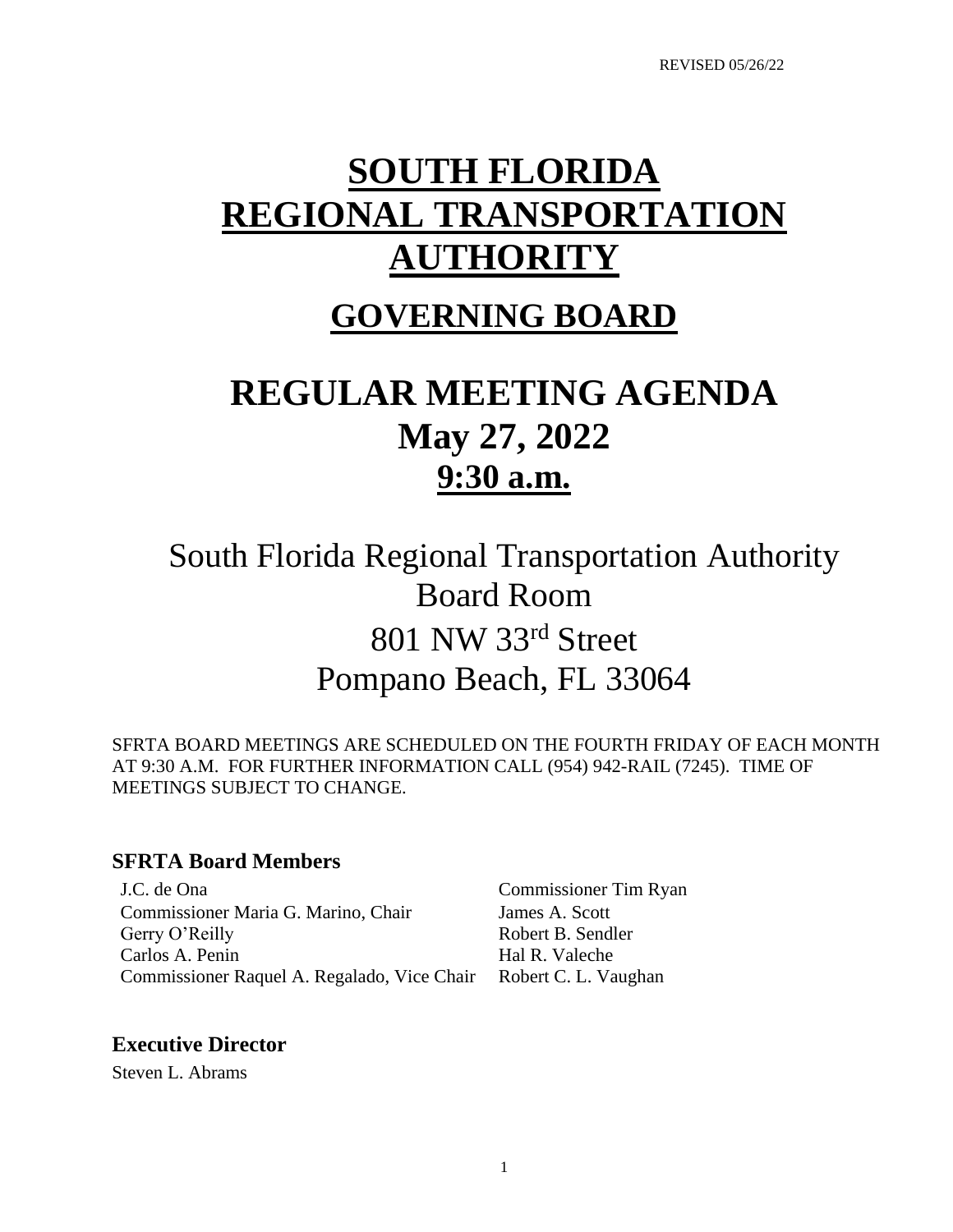#### **GOVERNING BOARD REGULAR MEETING OF MAY 27, 2022**

The meeting will convene at 9:30 a.m., and will be held in the Board Room of the South Florida Regional Transportation Authority, Administrative Offices, 801 NW 33<sup>rd</sup> Street, Pompano Beach, Florida 33064.

Interested members of the public may attend the meeting as provided below:

The public will be able to attend in person, or listen via telephone by calling **1-312-626-6799** and entering the **Meeting ID 863 7393 7752** and then the **Password 030073**, or view and listen to the video conferencing by entering the link to your web browser or by clicking on the link below:

<https://us02web.zoom.us/j/86373937752?pwd=RGYvUjRqUmh6a1duWC9Jdmo4NHFjQT09>

and entering the **Meeting ID 863 7393 7752** and then the **Password 030073.**

#### **CALL TO ORDER**

#### **ROLL CALL**

#### **MOMENT OF SILENCE**

#### **PLEDGE OF ALLEGIANCE**

**AGENDA APPROVAL** – Additions, Deletions, Revisions

#### **BOARD MEMBER COMMENTS**

**MATTERS BY THE PUBLIC** – Should members of the public wish to make statements whether under the public comment portion of the agenda or with respect to a specific agenda item, they may do so at the beginning of the meeting or at such other time at the discretion of the Chair.

Members of the public who wish to make a statement, will need to see the clerk at the dais, preferably before the commencement of the meeting, to obtain and complete a comment form.

Should you have any questions, please contact SFRTA Administrative Office at 954-788-7915.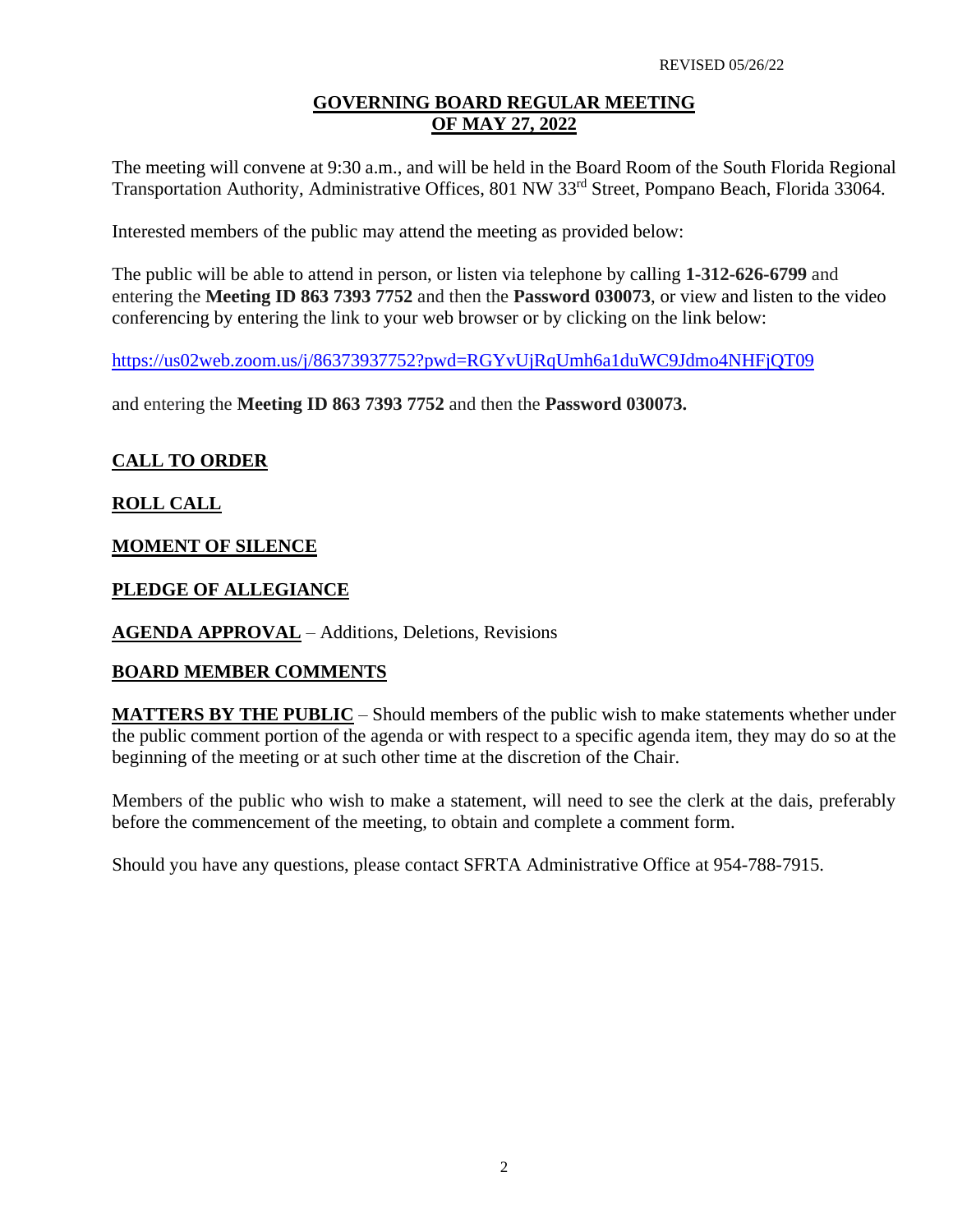# **CONSENT AGENDA**

Those matters included under the Consent Agenda are self-explanatory and are not expected to require review or discussion. Items will be enacted by one motion in the form listed below. If discussion is desired by any Board Member, however, that item may be removed from the Consent Agenda and considered separately.

# **C1. MOTION TO APPROVE:**

Minutes of Governing Board's Regular Meeting of March 25, 2022.

# **C2. MOTION TO APPROVE:**

SFRTA staff to utilize the existing variable, draw down line of credit with TD Bank to pay the following; (i) Brightline Draw Request No. 8 in the amount of \$2,401,429.18, (ii) Brightline Draw Request No. 10 in the amount of \$2,626,084.46, and (iii) the Access Fee (as defined below) in the amount of \$1,000,000.

Department: Executive & Legal Department Director: S. Abrams & T. Moore Project Manager: Diane Hdz. Del Calvo Interim Chief Contracting Officer: N/A Interim Finance Director: Diane Hdz. Del Calvo

# **C3. MOTION TO APPROVE:**

Amendment No. 1 to Agreement No. 22-020 with Cambridge Systematics, Inc. to extend the contract for hosting, maintenance, and support of the transportation asset management (TAM) software for one year in the not-to-exceed amount of \$49,599, for a total not-to-exceed amount of \$147,797.

Department: Finance Interim Finance Director: Diane Hernandez Del Calvo Project Manager: Elizabeth Walter, MBA, CGFO Interim Chief Contracting Officer: Janice Rustin

# **C4. MOTION TO APPROVE:**

Agreement No. 22-017 between the South Florida Regional Transportation Authority (SFRTA) and the School Board of Palm Beach County, Florida (The School Board) for the transportation of students on the Tri-Rail system for school calendar years 2022/23 through 2023/24.

Department: Safety and Security Department Director: Allen Yoder Project Manager: Allen Yoder Interim Chief Contracting Officer: Janice Rustin Interim Finance Director: Diane Hernandez Del Calvo

# **C5. MOTION TO APPROVE:**

Option year one (1) to Agreement No. 19-016, between the South Florida Regional Transportation Authority ("SFRTA"), and Bettoli Trading Corp. d/b/a Bettoli Vending, to extend the contract for station vending machines for the first one (1) year option period through August 1, 2023, in the total guaranteed annual fixed amount of revenue generated of \$222,120.00 (Two Hundred Twenty-Two Thousand One Hundred Twenty Dollars) per year.

Department: Operations Department Director: Charles Hankerson Project Manager: Lauran Mehalik Interim Contracting Officer: Janice Rustin Interim Finance Director: Diane Hernandez Del Calvo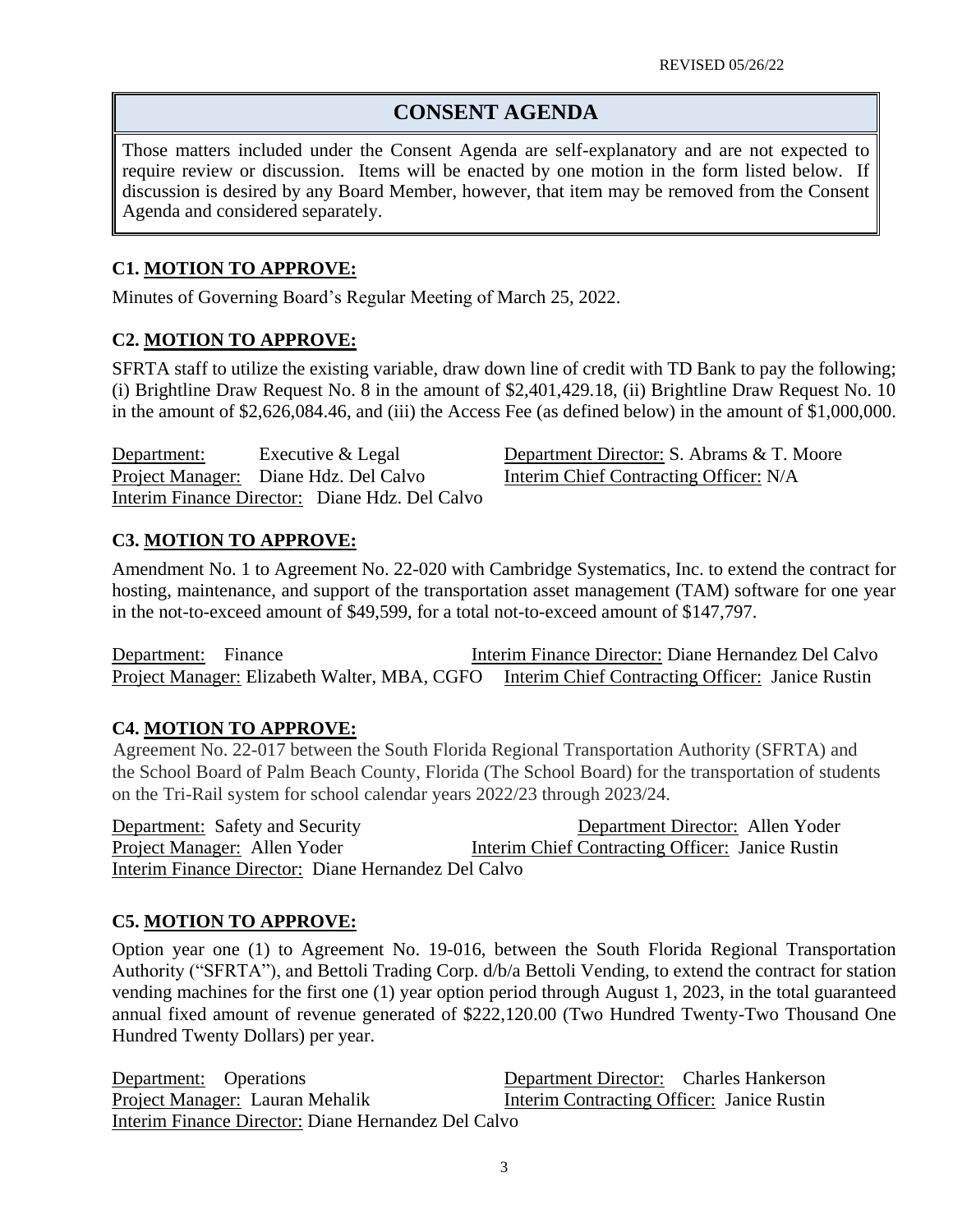# **C6. MOTION TO APPROVE:**

Amendment No. 47 to Agreement No.16-010, between the South Florida Regional Transportation Authority ("SFRTA") and Herzog Transit Services, Inc. for operating services, in the not-to-exceed amount of \$500,000.00 for potential extra work during Year 6 of the Agreement.

Department: Operations Department Director: Charles Hankerson Project Manager: Charles Hankerson Interim Contracting Officer: Janice Rustin Interim Finance Director: Diane Hernandez Del Calvo

**DISCUSSION ITEMS**

Action not required, provided for information purposes only. If discussion is desired by any Board Member, however, that item may be considered separately.

# **D1. PRESENTATION:** MR-MICCI Project Overview and Funding Request

# **REGULAR AGENDA**

Those matters included under the Regular Agenda differ from the Consent Agenda in that items will be voted on individually. In addition, presentations will be made on each motion, if so desired.

# **R1. MOTION TO APPROVE:**

The South Florida Regional Transportation Authority (SFRTA) FY 2022-2023 Operating Budget for \$139,321,828.

Department: Finance Interim Department Director: Diane Hernandez Del Calvo Project Manager: Elizabeth Walter, MBA, CGFO Interim Contracting Officer: N/A Interim Finance Director: Diane Hernandez Del Calvo

#### **R2. MOTION TO APPROVE:**

The South Florida Regional Transportation Authority (SFRTA) FY 2022-2023 Capital Budget for \$72,593,668.

Department: Finance Interim Department Director: Diane Hernandez Del Calvo Project Manager: Elizabeth Walter, MBA, CGFO Interim Chief Contracting Officer: N/A Interim Finance Director: Diane Hernandez Del Calvo

#### **R3. MOTION TO APPROVE:**

Change Order #3A between SFRTA and Brightline for the procurement of long lead materials and demolition of a portion of the Tri-Rail platforms at the MiamiCentral Station in the estimated amount of \$580,986.

Department: Executive/Legal Department Director: Steven Abrams/Teresa Moore Project Manager: N/A Procurement Director: N/A Interim Finance Director: Diane Hdz. Del Calvo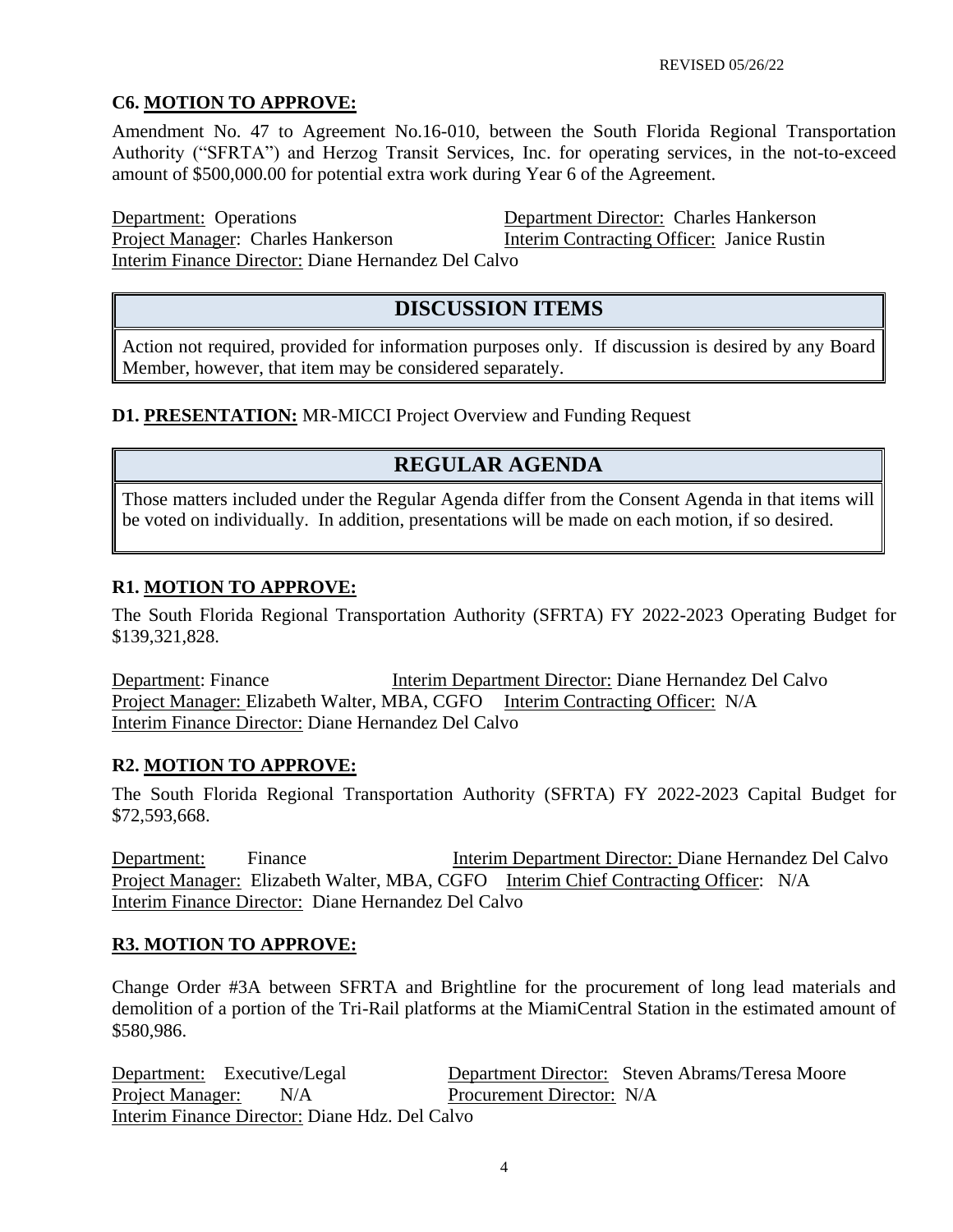# **INFORMATION / PRESENTATION ITEMS**

Action not required, provided for information purposes only. If discussion is desired by any Board Member, however, that item may be considered separately.

- **I1. PRESENTATION:** Fiscal Year 2020-2021 Annual Audit Reports
- **I2. PRESENTATION:** Industry Review of Rolling Stock Procurement
- **I3. PRESENTATION:** Tri-Rail On-Demand Microtransit Demonstration Project
- **I4. PRESENTATION:** MiamiCentral Station Update
- **I5. INFORMATION:** Tri-Rail Mobile Ticketing Application

# **COMMITTEE REPORTS / MINUTES**

Action not required, provided for information purposes only. If discussion is desired by any Board Member, however, that item may be considered separately.

- A. CONSTRUCTION OVERSIGHT COMMITTEE
- B. PLANNING TECHNICAL ADVISORY COMMITTEE
- C. MARKETING COMMITTEE
- D. OPERATIONS TECHNICAL COMMITTEE
- E. ADVISORY COMMITTEE FOR PERSONS WITH DISABILITIES
- F. LEGAL SERVICES COMMITTEE

# **MONTHLY REPORTS**

Action not required, provided for information purposes only. If discussion is desired by any Board Member, however, that item may be considered separately.

- A. ENGINEERING & CONSTRUCTION MONTHLY PROGRESS REPORTS March and April
- B. RIDERSHIP GRAPHS March and April
- C. ON-TIME PERFORMANCE GRAPHS March and April
- D. MARKETING MONTHLY SUMMARY March and April
- E. BUDGETED INCOME STATEMENT March and April
- F. PAYMENTS OVER \$2,500.00 March and April
- G. REVENUE AND FARE EVASION REPORTS March and April
- H. SOLICITATION SCHEDULE March and April